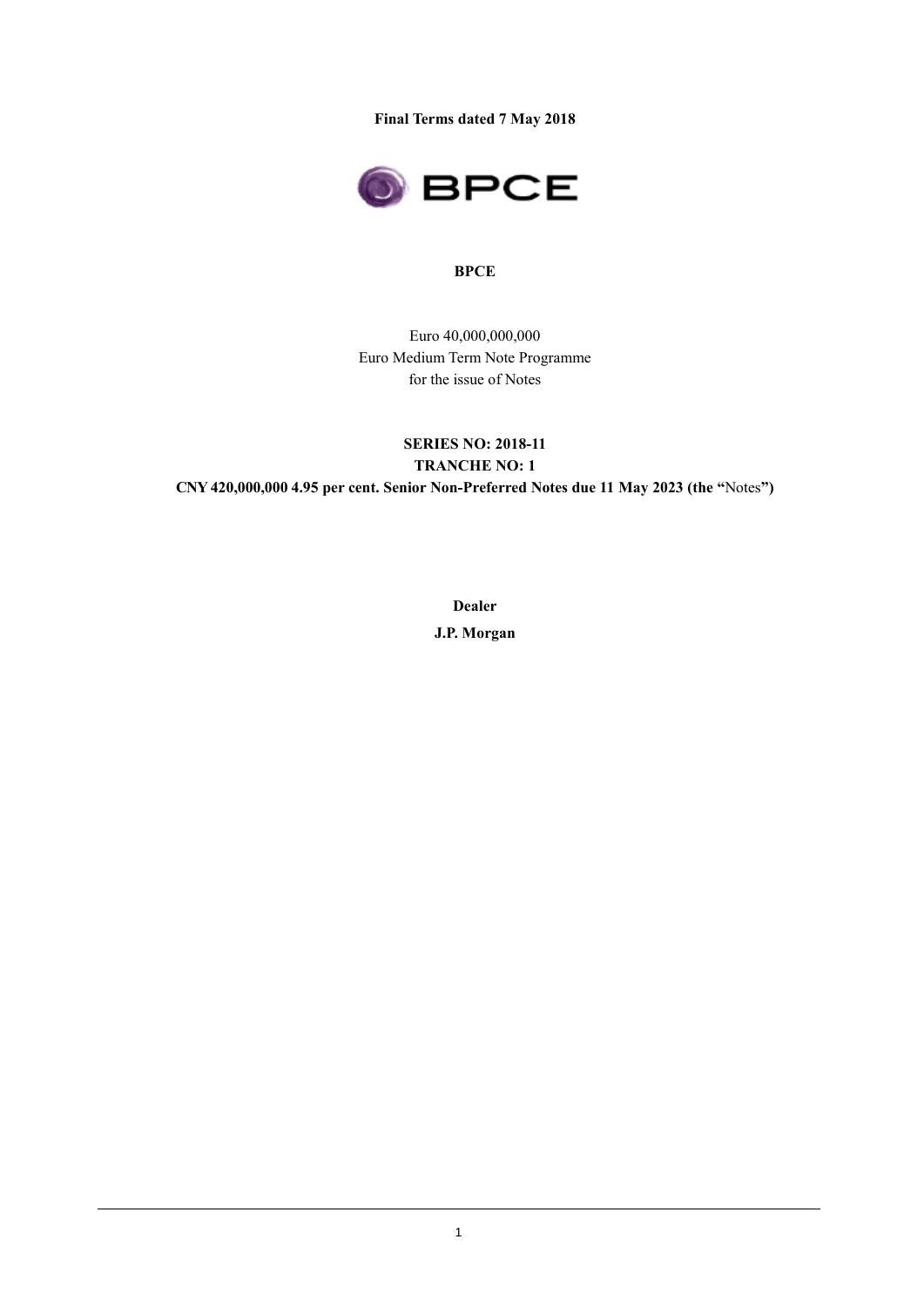### **MIFID II PRODUCT GOVERNANCE / PROFESSIONAL INVESTORS AND ECPS ONLY TARGET**

**MARKET** – Solely for the purposes of each manufacturer's product approval process, the target market assessment in respect of the Notes has led to the conclusion that, in relation to the type of clients criterion only: (i) the type of clients to whom the Notes are targeted is eligible counterparties and professional clients only, each as defined in Directive 2014/65/EU (as amended, "**MiFID II**"); and (ii) all channels for distribution of the Notes to eligible counterparties and professional clients are appropriate. Any person subsequently offering, selling or recommending the Notes (a "**distributor**") should take into consideration the manufacturers' type of clients assessment; however, a distributor subject to MiFID II is responsible for undertaking its own target market assessment in respect of the Notes (by either adopting or refining the manufacturers' type of clients assessment) and determining appropriate distribution channels.

#### **PART A – CONTRACTUAL TERMS**

Terms used herein shall be deemed to be defined as such for the purposes of the Conditions (the "**Conditions**") set forth in the base prospectus dated 1 December 2017 which received visa n°17-625 from the *Autorité des marchés financiers* (the "**AMF**") on 1 December 2017 (the "**Base Prospectus**") and the first supplement to the Base Prospectus dated 24 January 2018 which received visa n°18-024 from the AMF, the second supplement to the Base Prospectus dated 20 February 2018 which received visa n°18-047 from the AMF, the third supplement to the Base Prospectus dated 6 March 2018 which received visa n°18-075 from the AMF and the fourth supplement to the Base Prospectus dated 5 April 2018 which received visa n°18-115 from the AMF (the "**Supplements**"), which together constitute a base prospectus for the purposes of the Prospectus Directive.

This document constitutes the Final Terms of the Notes described herein for the purposes of Article 5.4 of the Prospectus Directive and must be read in conjunction with such Base Prospectus as so supplemented. Full information on the Issuer and the offer of the Notes is only available on the basis of the combination of these Final Terms and the Base Prospectus as so supplemented. The Base Prospectus and the Supplements are available for viewing at the office of the Fiscal Agent or each of the Paying Agents and on the website of the AMF (www.amf-france.org) and copies may be obtained from BPCE, 50 avenue Pierre Mendès-France, 75013 Paris, France.

| 1 | Issuer:                             | <b>BPCE</b>                                                                                        |
|---|-------------------------------------|----------------------------------------------------------------------------------------------------|
| 2 | Series Number:<br>(i)               | 2018-11                                                                                            |
|   | Tranche Number:<br>(ii)             | 1                                                                                                  |
| 3 | Specified Currency or Currencies:   | References to "CNY" or ""Renminbi" are to the<br>lawful currency of the People's Republic of China |
| 4 | <b>Aggregate Nominal Amount:</b>    |                                                                                                    |
|   | Series:<br>(i)                      | CNY 420,000,000                                                                                    |
|   | Tranche:<br>(ii)                    | CNY 420,000,000                                                                                    |
| 5 | <b>Issue Price:</b>                 | 100 per cent. of the Aggregate Nominal Amount                                                      |
| 6 | Specified Denomination:             | CNY 1,000,000                                                                                      |
| 7 | <b>Issue Date:</b><br>(i)           | 11 May 2018                                                                                        |
|   | (ii)<br>Interest Commencement Date: | <b>Issue Date</b>                                                                                  |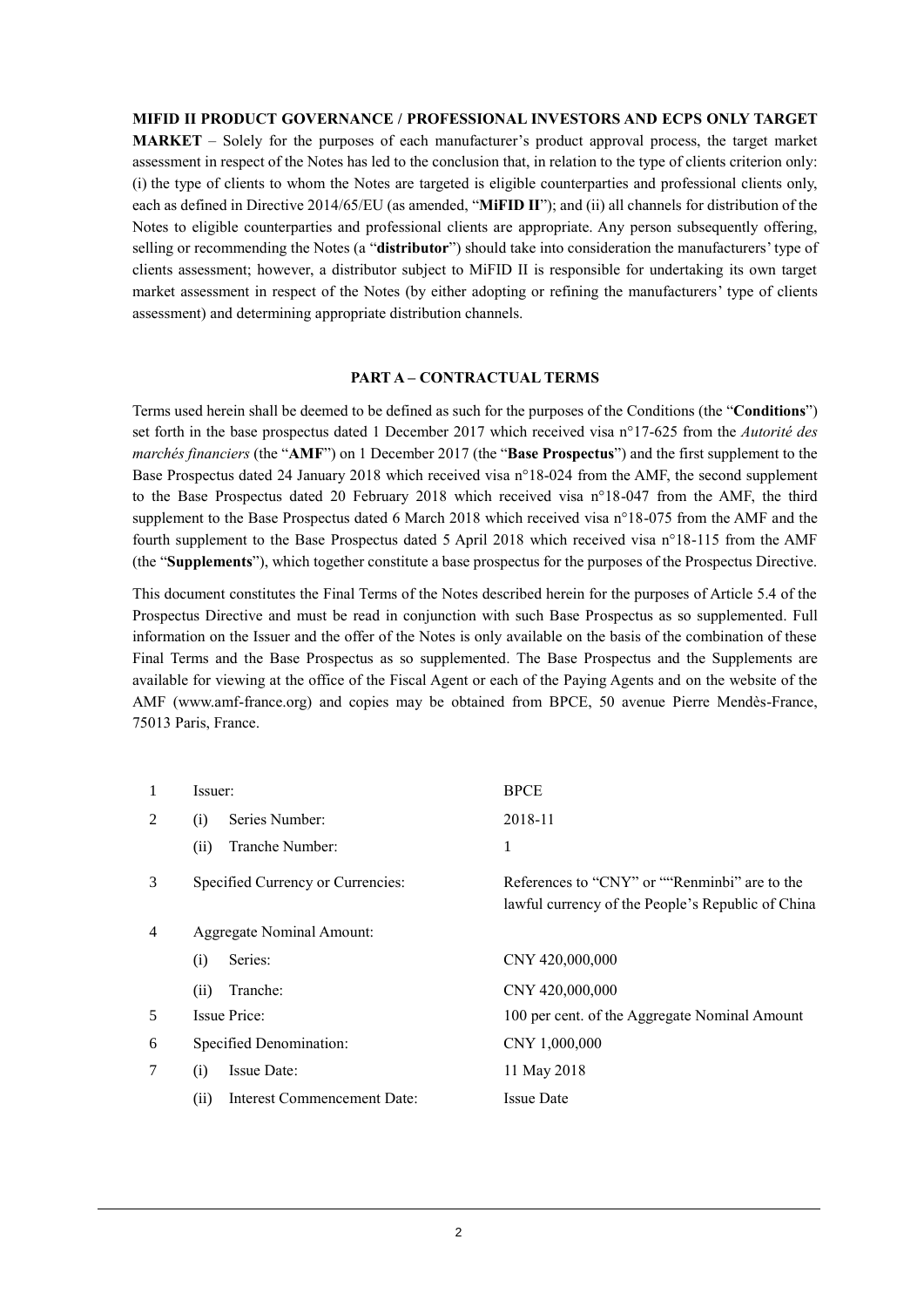| 8  |      | Interest Basis:                                                          | 4.95 per cent. Fixed Rate<br>(further particulars specified below)                                                                                                     |
|----|------|--------------------------------------------------------------------------|------------------------------------------------------------------------------------------------------------------------------------------------------------------------|
| 9  |      | Maturity Date:                                                           | 11 May 2023                                                                                                                                                            |
| 10 |      | <b>Redemption Basis:</b>                                                 | Subject to any purchase and cancellation or early<br>redemption, the Notes will be redeemed on the<br>Maturity Date at 100 per cent. of their nominal<br>amount        |
| 11 |      | Change of Interest Basis:                                                | Not Applicable                                                                                                                                                         |
| 12 |      | Put/Call Options:                                                        | Not Applicable                                                                                                                                                         |
| 13 | (i)  | Status of the Notes:                                                     | Senior Non-Preferred Notes                                                                                                                                             |
|    | (ii) | Dates of the corporate authorisations for<br>issuance of Notes obtained: | Decision of the <i>Directoire</i> of the Issuer dated 9 April<br>2018 and decision of Roland Charbonnel, Directeur<br>des Emissions et de la Communication Financière, |

dated 26 April 2018

# **PROVISIONS RELATING TO INTEREST (IF ANY) PAYABLE**

| 14 |                                | <b>Fixed Rate Note Provisions:</b>                                                   | Applicable                                                                                                                  |  |
|----|--------------------------------|--------------------------------------------------------------------------------------|-----------------------------------------------------------------------------------------------------------------------------|--|
|    | Rate of Interest:<br>(i)       |                                                                                      | 4.95 per cent. <i>per annum</i> payable annually in arrear<br>on each Interest Payment Date                                 |  |
|    | (ii)                           | Interest Payment Date(s):                                                            | 11 May in each year commencing on 11 May 2019<br>adjusted in accordance with the Business Day<br>Convention specified below |  |
|    | (iii)                          | <b>Fixed Coupon Amount:</b>                                                          | Rate of Interest x Specified Denomination x Day<br>Count Fraction per Note of CNY 1,000,000<br>Specified Denomination       |  |
|    | (iv)                           | <b>Broken Amount:</b>                                                                | Not Applicable                                                                                                              |  |
|    | (v)                            | Day Count Fraction:                                                                  | Actual/365 (Fixed) - Unadjusted                                                                                             |  |
|    | (vi)                           | Resettable:                                                                          | Not Applicable                                                                                                              |  |
|    |                                | (vii) Determination Dates:                                                           | Not Applicable                                                                                                              |  |
|    |                                | (viii) Business Day Convention                                                       | Modified Following Business Day Convention                                                                                  |  |
|    | (ix)                           | Party responsible for calculating Interest<br>Amounts (if not the Calculation Agent) | Not Applicable                                                                                                              |  |
|    | (x)                            | Payments on Non-Business Days                                                        | As per the Conditions                                                                                                       |  |
| 15 | Floating Rate Note Provisions: |                                                                                      | Not Applicable                                                                                                              |  |
| 16 | Zero Coupon Note Provisions:   |                                                                                      | Not Applicable                                                                                                              |  |
| 17 |                                | <b>Inflation Linked Interest Note Provisions:</b>                                    | Not Applicable                                                                                                              |  |
|    |                                | PROVISIONS RELATING TO REDEMPTION                                                    |                                                                                                                             |  |
| 18 |                                | Call Option:                                                                         | Not Applicable                                                                                                              |  |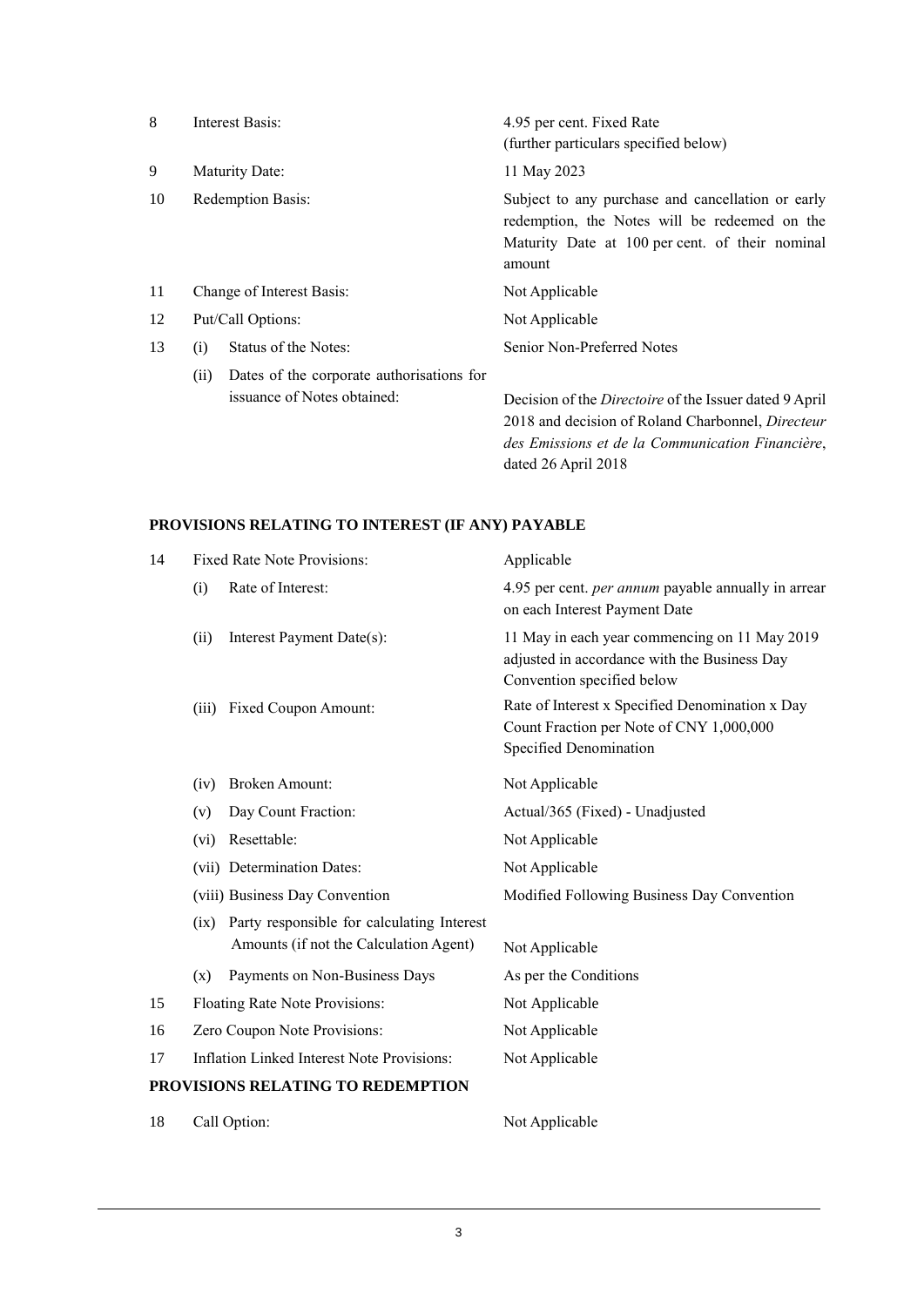| 19 | Put Option:                                                                                                                                                                                                                                                                                                                  | Not Applicable                                                    |  |
|----|------------------------------------------------------------------------------------------------------------------------------------------------------------------------------------------------------------------------------------------------------------------------------------------------------------------------------|-------------------------------------------------------------------|--|
| 20 | MREL/TLAC Disqualification Event Call<br>Option:                                                                                                                                                                                                                                                                             | Applicable                                                        |  |
| 21 | Final Redemption Amount of each Note:                                                                                                                                                                                                                                                                                        | CNY 1,000,000 per Note of CNY 1,000,000<br>Specified Denomination |  |
| 22 | Inflation Linked Notes - Provisions relating to<br>the Final Redemption Amount:                                                                                                                                                                                                                                              | Not Applicable                                                    |  |
| 23 | <b>Early Redemption Amount:</b>                                                                                                                                                                                                                                                                                              |                                                                   |  |
|    | Early Redemption Amount(s) of each<br>(i)<br>Senior Note payable on redemption upon<br>the occurrence of an MREL/TLAC<br>Disqualification Event (Condition $6(g)$ ),<br>if applicable, a Withholding Tax Event<br>(Condition $6(i)(i)$ ), a Gross Up Event<br>(Condition 6(i)(ii)) or for Illegality<br>(Condition $6(l)$ ): | CNY 1,000,000 per Note of CNY 1,000,000<br>Specified Denomination |  |
|    | Early Redemption Amount(s) of each<br>(ii)<br>Subordinated<br>Note<br>payable<br>redemption upon the occurrence of a<br>Capital Event (Condition 6(h)), a<br>Withholding Tax Event (Condition<br>$6(i)(i)$ , a Gross-Up Event (Condition<br>$6(i)(ii)$ or a Tax Deductibility Event<br>(Condition $6(i)(iii)$ ):             | on<br>Not Applicable                                              |  |
|    | (iii) Redemption<br>for<br>taxation<br>reasons<br>permitted on days others than Interest<br>Payment Dates (Condition 6(i)):                                                                                                                                                                                                  | Yes                                                               |  |
|    | (iv) Unmatured Coupons to become void<br>upon early redemption (Materialised<br>Bearer Notes only) (Condition 7(f)):                                                                                                                                                                                                         | Not Applicable                                                    |  |
|    | <b>GENERAL PROVISIONS APPLICABLE TO THE NOTES</b>                                                                                                                                                                                                                                                                            |                                                                   |  |
| 24 | Form of Notes:                                                                                                                                                                                                                                                                                                               | <b>Dematerialised Notes</b>                                       |  |
|    | Form of Dematerialised Notes:<br>(i)<br>Registration Agent:<br>(ii)                                                                                                                                                                                                                                                          | Bearer form (au porteur)<br>Not Applicable                        |  |

- (iii) Temporary Global Certificate: Not Applicable
- (iv) Applicable TEFRA exemption: Not Applicable
- 25 Financial Centre(s): Beijing, Hong Kong, London, New York

and TARGET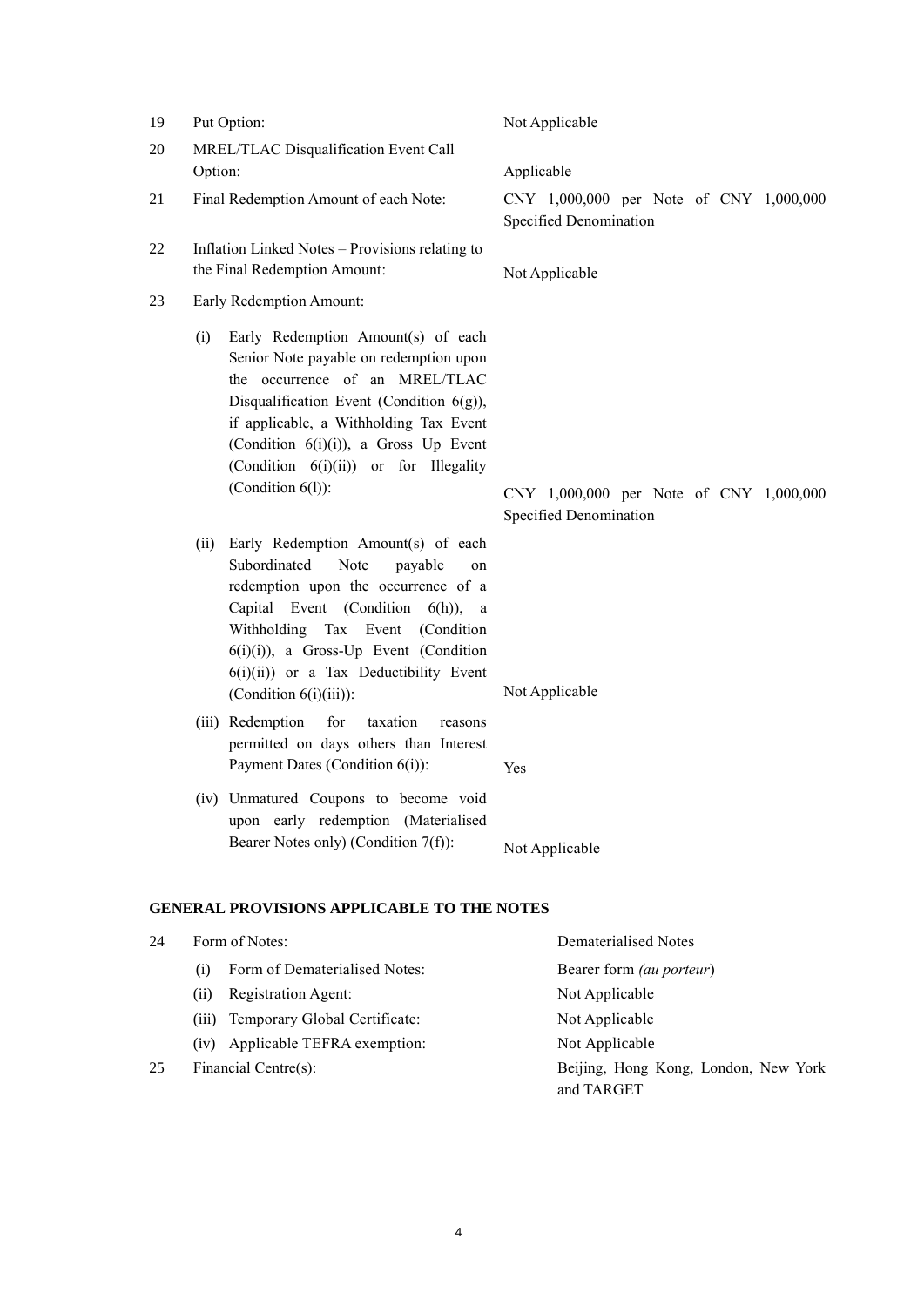| 26 | Talons for future Coupons or Receipts to be attached to<br>Definitive Notes (and dates on which such Talons<br>mature): | Not Applicable                                                                                                                                                                                                                                       |
|----|-------------------------------------------------------------------------------------------------------------------------|------------------------------------------------------------------------------------------------------------------------------------------------------------------------------------------------------------------------------------------------------|
| 27 | Details relating to Instalment Notes: amount of each<br>instalment, date on which each payment is to be made:           | Not Applicable                                                                                                                                                                                                                                       |
| 28 | Redenomination provisions:                                                                                              | Not Applicable                                                                                                                                                                                                                                       |
| 29 | Purchase in accordance with applicable French laws<br>and regulations:                                                  | Applicable                                                                                                                                                                                                                                           |
| 30 | Consolidation provisions:                                                                                               | Not Applicable                                                                                                                                                                                                                                       |
| 31 | Events of Default for Senior Preferred Notes<br>(Condition 9(a)):                                                       | Not Applicable                                                                                                                                                                                                                                       |
| 32 | Meeting and Voting Provisions (Condition 11):                                                                           | Contractual Masse shall apply                                                                                                                                                                                                                        |
|    |                                                                                                                         | Name and address of the Representative:<br>MCM AVOCAT, Selarl d'avocats<br>interbarreaux inscrite au Barreau de Paris<br>10, rue de Sèze<br>75009 Paris<br>France<br>Represented by Maître Antoine<br>Lachenaud, Co-gérant - associé                 |
|    |                                                                                                                         | Name and address of the alternate<br>Representative:<br>Maître Philippe Maisonneuve<br>Avocat<br>10, rue de Sèze<br>75009 Paris<br>France<br>The<br>Representative<br>will<br>receive<br>a<br>remuneration of EUR 2,000 (excluding<br>VAT) per year. |

## **RESPONSIBILITY**

The Issuer accepts responsibility for the information contained in these Final Terms.

Signed on behalf of BPCE

Duly represented by: Roland Charbonnel, *Directeur des Emissions et de la Communication Financière*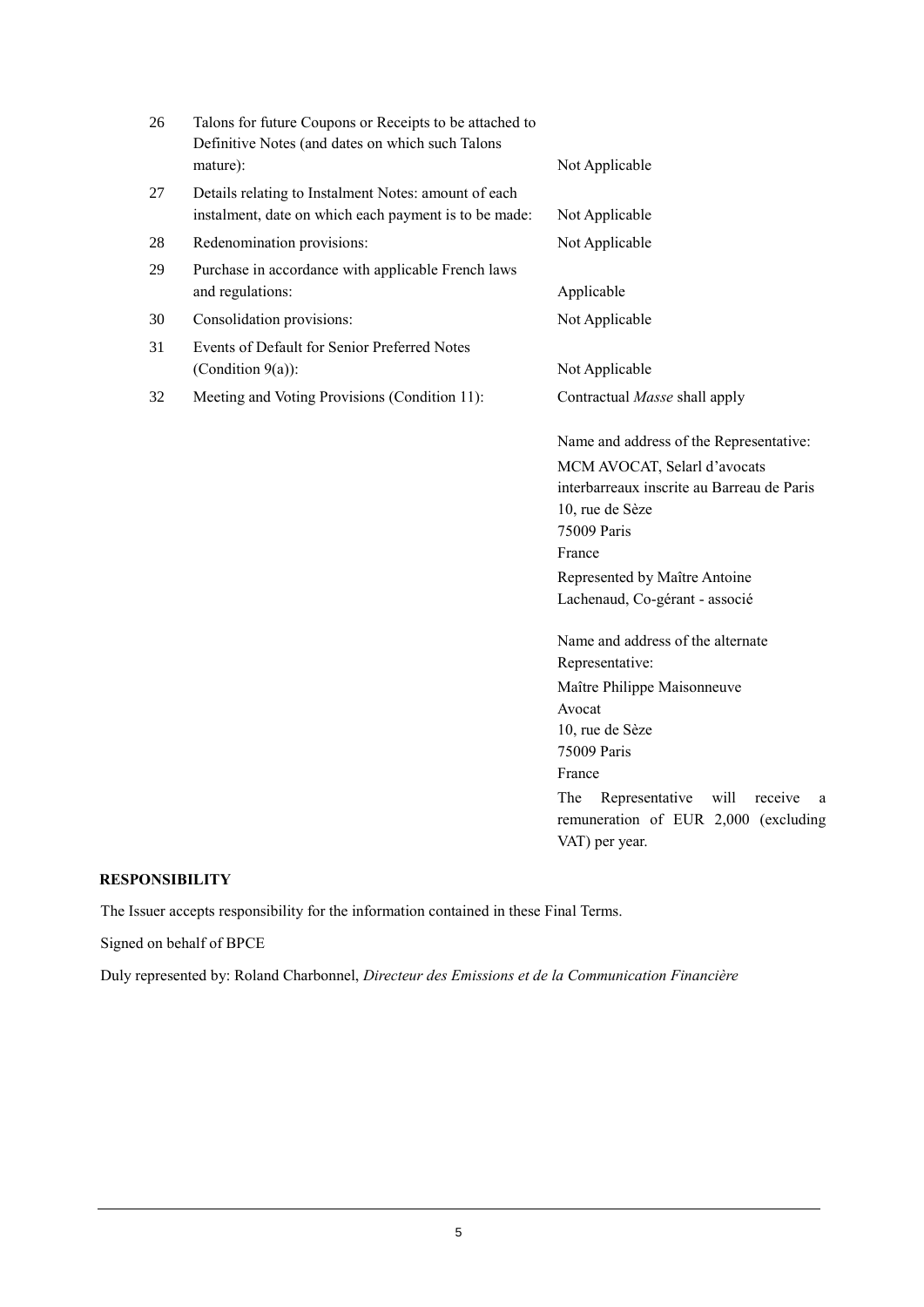## **PART B – OTHER INFORMATION**

### **1 LISTING AND ADMISSION TO TRADING**

| (i) |          |  | Listing and Admission to Application has been made by the Issuer (or on its behalf) for the |
|-----|----------|--|---------------------------------------------------------------------------------------------|
|     | trading: |  | Notes to be listed and admitted to trading on Euronext Paris with                           |
|     |          |  | effect from the Issue Date.                                                                 |

(ii) Estimate of total expenses related to admission to trading: EUR 9,000 (including AMF fees**)**

### **2 RATINGS**

Ratings: The Notes to be issued are expected to be rated: Fitch: A Moody's Investor Services: Baa3 S&P: BBB+

> Each of Fitch, Moody's Investor Services and S&P are established in the European Union and registered under Regulation (EC) No 1060/2009 as amended.

#### **3 INTERESTS OF NATURAL AND LEGAL PERSONS INVOLVED IN THE ISSUE**

Save as discussed in "Subscription and Sale", so far as the Issuer is aware, no person involved in the offer of the Notes has an interest material to the offer.

#### **4 YIELD**

| Indication of yield: | 4.95 per cent. per annum |  |  |
|----------------------|--------------------------|--|--|
|                      | $-1$ $-1$ $-1$ $-1$ $-1$ |  |  |

The yield is calculated at the Issue Date on the basis of the Issue Price. It is not an indication of future yield.

### **5 OPERATIONAL INFORMATION**

| ISIN:         |                                                                                                              | FR0013332616             |  |
|---------------|--------------------------------------------------------------------------------------------------------------|--------------------------|--|
|               | Common Code:                                                                                                 | 181666021                |  |
| Depositaries: |                                                                                                              |                          |  |
| (i)           | Euroclear France to act as<br>Central Depositary:                                                            | Yes                      |  |
| (ii)          | Common Depositary for<br>Euroclear<br>and No<br>Clearstream:                                                 |                          |  |
|               | Any clearing system(s) other than<br>Euroclear and Clearstream and the<br>relevant identification number(s): | Not Applicable           |  |
| Delivery:     |                                                                                                              | Delivery free of payment |  |